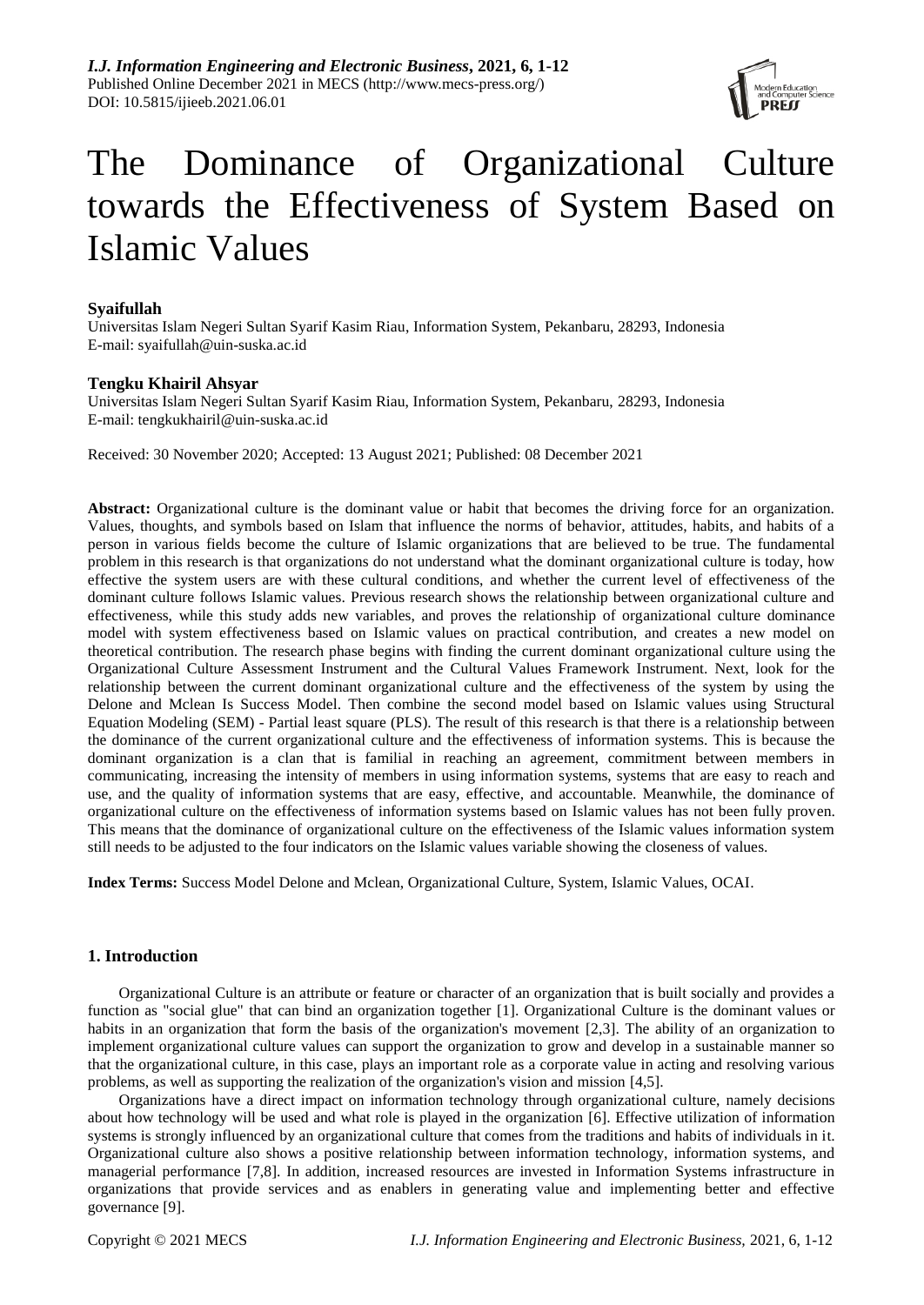Information Systems are defined as units of interconnected components that process, store, and distribute information to support decision making and control within an organization [10,11]. Organizations have a direct impact on information technology through organizational culture [12]. Organizational culture consists of various aspects where the most important aspect is value. Values, thoughts, and symbols based on Islam that influence the behavior of norms, attitudes, faith, and habits in some areas of life become the culture of Islamic organizations and is something that is believed to be a truth [13]. Islamic values are essentially a collection of life principles and teachings on how humans should live their lives in this world, both personally and in an organization [14].

Effective utilization of information systems is strongly influenced by an organizational culture that comes from individual traditions and habits in it [6]. Organizational culture is the dominant values [2], the most important aspect of organizational culture is the value [15]. The principles of life and the teachings of how humans live are Islamic values. Based on this explanation, this study analyzes the organizational culture variables and their effectiveness on the information system based on Islamic values. The case study conducted is on Islamic campuses in Indonesia. This research is expected to be able to see the variables of the dominance of organizational culture on the effectiveness of existing information systems on Islamic campuses that are in accordance with Islamic values. Previous research has shown the relationship between organizational culture and effectiveness [15,16]. Meanwhile, this study adds one variable, namely Islamic value and proves the relationship of the organizational culture dominance model with the effectiveness of the system based on Islamic values on practical contributions, and creates a new model in contribution theory.

# **2. Thoretical Framework**

## *2.1. Organizational Culture*

Broadly speaking, organizational culture is a shared value system of important matters and constitutes beliefs about how an organization works. According to [17] organizational culture is a value that is owned by an organization, which is felt and understood by all members of the organization. Meanwhile [18,19] defines organizational culture as patterns of beliefs, symbols, rituals, and myths that function as adhesives in uniting organizations and always develop over time. Organizational culture is often portrayed in a shared sense.

Organizational culture has four types as measured by OCAI, namely Clan Culture, Adhocracy Culture, Market Culture, and Hierarchy Culture. Clan Culture is more focused on relationships and family systems (clans) that are very prominent. The leadership style that develops is usually more likely to facilitate conflict or all problems that develop within the organization. Whereas Adhocracy Culture tends to flow with organizational meaning which is not limited by structure. This model is more concerned with creating situations where employees can freely express and channel their creative and innovative ideas. Market Culture prefers intense and high competition. The leadership style developed is a formidable competitor and supporter. This criterion is more focused on conquering competitors and achieving targets. The management guidelines used are none other than the principle of competition in achieving productivity. Finally, the Hierarchy Culture is very concerned about good structure and neatness in the organization. All work processes are regulated in a standard and systematic manner. The leadership style used is a coordinator with strong and tight mentoring functions, and superior organizers [20].

## *2.2. Relationship Between Organizational Culture and Information System*

Information systems can be used to reduce the influence of interdependence [8,21,22]. According to [7,8,23], show a positive relationship between information technology, information systems, organizational culture, and managerial performance (Figure 1). In addition, information systems also affect customer service [24] and information systems have a large influence in presenting information in a broad scope [25].

Organizational culture can create cohesion between organizational members as well as social control within the company when members cannot be controlled in a formal way of dealing with the implementation of information systems [26]. Attention to organizational culture in the implementation of information systems can increase the satisfaction of all internal collaborators of the company so that it can reduce the anxiety created by the system [26]. Thus, an organizational culture that supports the integration of information technology and organizational growth [27] can be a success factor in developing information system implementation. Therefore it can be said that organizational culture and information systems can influence each other where the components of information systems are part of organizational culture.

Changes can also occur in the ongoing organizational culture if the culture is not in accordance with the values that can increase organizational effectiveness [28]. The interrelated relationship between organizational culture and data can determine how successful an information system is. Meanwhile, organizational culture can be the main competitive advantage instrument [29]. Organizational culture and organizational structure also influence the implementation of information systems [30]. The relationship between information technology, information systems, data, and organizational culture can be seen in Figure 1.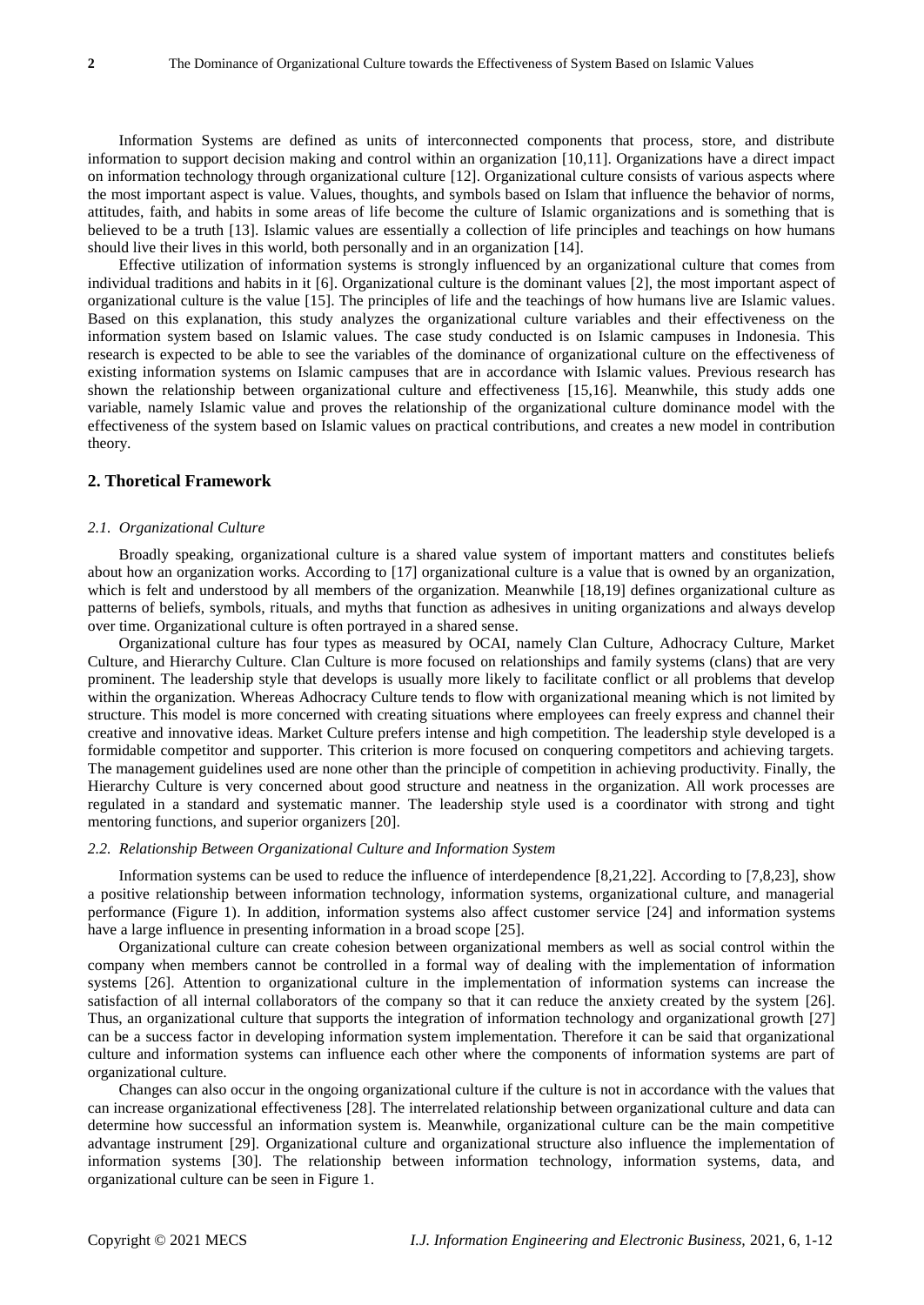

Fig.1. Effects of information technology, information systems, data and organizational culture [26].

#### *2.3. Organizational Culture Assesment Instrument (OCAI)*

OCAI is an instrument of measuring organizational culture based on the Competing Values Framework. This instrument is a theory developed to understand the culture and organizational phenomena that aims to determine the direction in which companies are grouped based on culture, namely clan culture, adoration, market, and hierarchy to support their goals and also to identify elements in the culture that can oppose the mission and goals [20].

OCAI aims is to assess the six key dimensions of organizational culture that are related by the type of culture that has been described, the dimensions of culture namely [31]:

- Dominant characteristics. This dimension shows what characteristics are easily seen and are most prominent in an organizational environment.
- Organizational leadership. This dimension shows what leadership styles which exist in the organization, leadership models, and subordinates' perceptions of existing leadership models.
- Employee Management. This dimension shows how the management of employees in an organization, both group and individual management.
- Organizational Adhesives. This dimension shows what values are used in bonding all the resources in an organization.
- Strategic Emphasis. This dimension shows how organizations focus on all elements in achieving existing strategic missions.
- Success Criteria. This dimension shows how companies set standards in achieving existing goals.

This OCAI instrument takes the form of a questionnaire that requires respondents' responses. OCAI measurements are made based on a scale called the Ipsative Rating Scale where individuals are asked to divide the value of 100 for four alternative answers on each dimension of culture [32]. This is done to find out which culture is more dominantly used by companies in the past or at present. The second measurement taken is to take 100 points to find out what the respondent wants at the company so that the desire to change can be measured. Measurements were made using 6 OCAI variables so that the results obtained scores depicting the six dimensions of culture as a whole in a rigorous organization, both scores for current and expected cultures [33].

#### *2.4. IS Success Model Delone and McLean*

This proposed model reflects the dependence of six measures of information system success. The six elements or factors or components or measurements of this model include system quality, information quality, use, user satisfaction, individual impact, and organizational impact. This success model is based on the processes and causal relationships of the dimensions in the model. This model does not measure the six dimensions of measuring information system success independently, but measures it as a whole where one influences the other. Figure 2 is a Delone and McLean Model [34].



Fig.2. Update IS Success Model [34].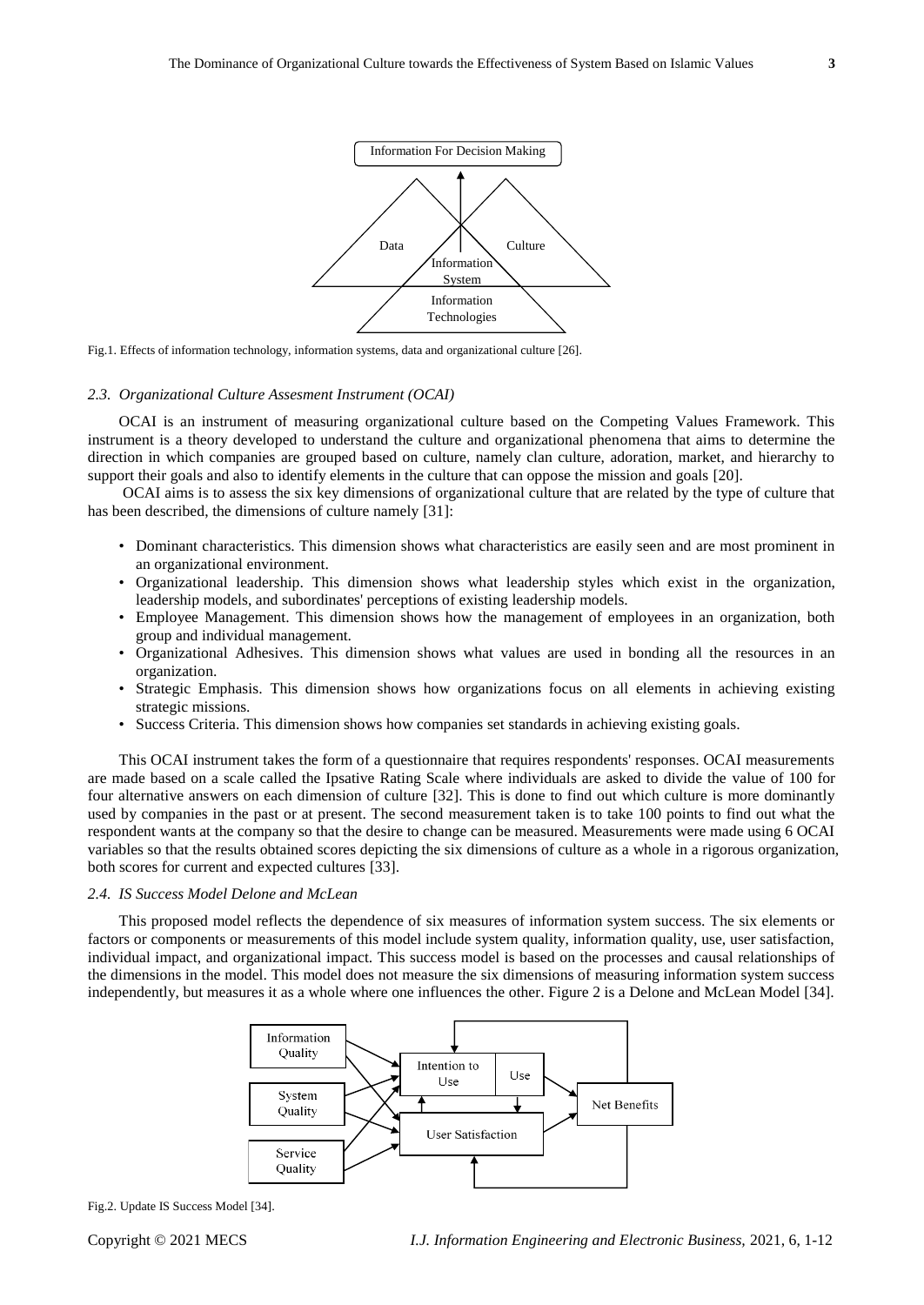#### *2.5. Islamic Values*

Islamic values are the characteristics or things that exist in the Qur'an as the basis for determining the behavior of a person that is useful for humanity to live in the world and the hereafter [35]. Islamic values are principles that are believed to be based on the sources of Islamic teachings, namely originating in the Qur'an and Al-Hadith as guidelines in behaving someone to achieve the pleasure of Allah SWT in the world and the hereafter. Then in the Al-Qur'an and Al-Hadith, there are three basic aspects as a goal of human life, namely aqeedah, morals, and worship [36]. Aqeedah will not be far from matters of faith, then akhlaq which is a form of ethical behavior and actions, and worship is a form of deeds of faith. Reflecting the values of Islam in all habits in behavior is including worship. Therefore, these habits and cultures are khasanah or good cultures.

Islamic values are every belief that is realized by worship in accordance with existing culture and habits. Suitability between cultures recognized by the organization or company can be desired, depending on the will and values of each individual. The appreciation of the values or meanings of life, religion, experience, and education must be directed to create productive and applicable work attitudes so as to produce morality on the value of an attitude [37].

## **3. Methodology**

#### *3.1. Research Methodology Flow*

This research methodology is divided into two sides, namely relevance (according to the facts in the field) and Rigor (knowledge). This research model was adopted from Hevner's framework for conducting research from two directions [38]. The determination of the research methodology also refers to the [39] research flow which is also the result of the adoption of the Hevner's framework. The flow of methodology carried out in this study can be seen in Figure 3.



Fig.3. Research flow.

#### *3.2. Population and Samples*

Respondent data taken were all students of UIN Suska Riau, especially the Faculty of Science and Technology with a total of 4,338 and a sample of 98 people. Meanwhile, the object of research is the Academic Information System (iRaise).

#### *3.3. Determination of The Construk Delone and McLean Model, OCAI and Islamic Value*

Research on the effect of organizational culture on the effectiveness of information systems will use the 6 constructs of the IS Success Model, namely: Information Quality, System Quality, Service Quality, Use, and User Satisfaction which are factors influencing the effectiveness of information system implementation. In addition, it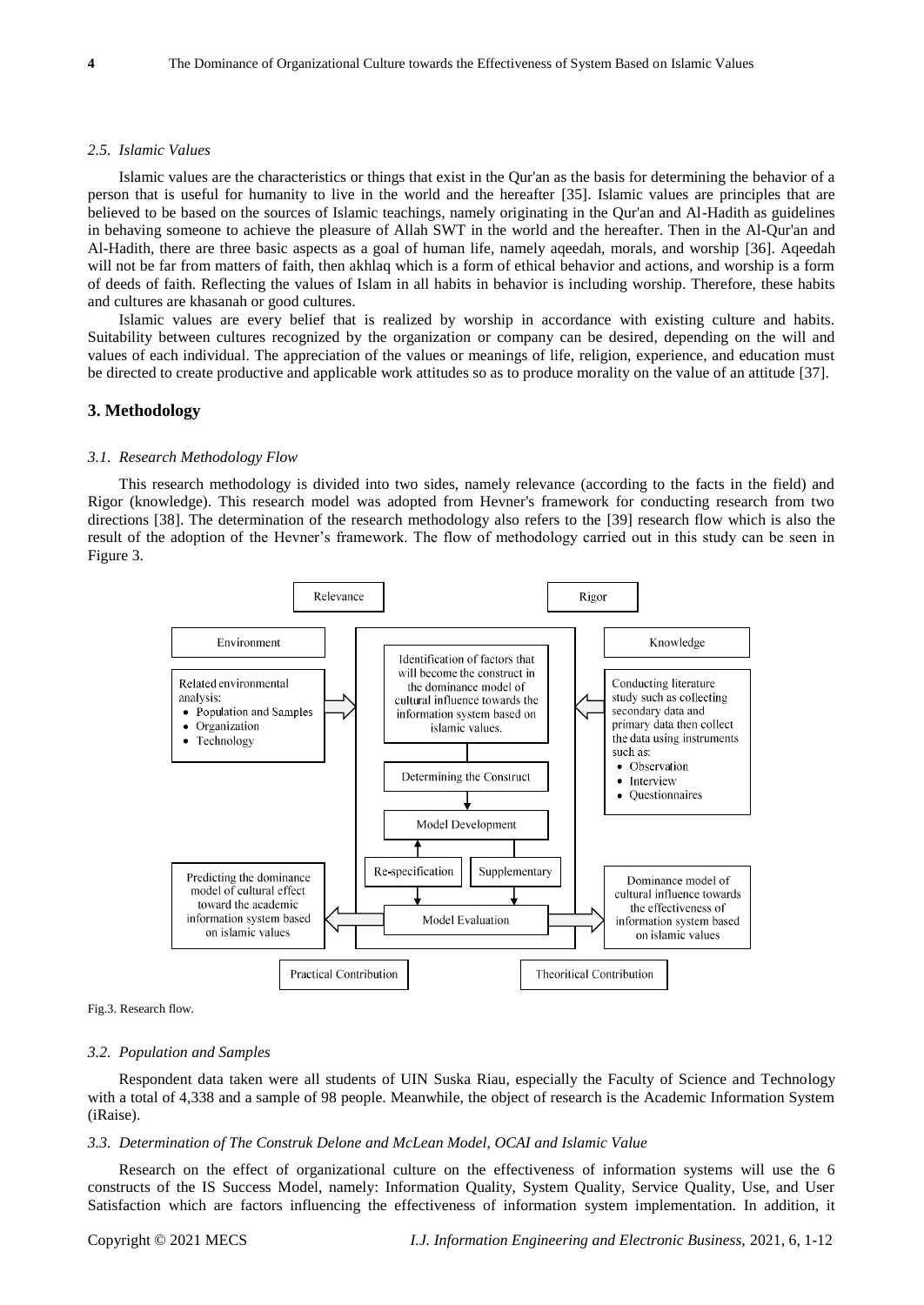involves 4 constructs of organizational culture: Clan, Adhocracy, Hierarchy, and Market. Meanwhile, for Islamic values, it consists of 11 constructs, namely: Ash-Sholeh (good and beneficial), Al-Itqon (professional), Al-Ihsan (doing good and better), Al-Mujahadah (hard work and optimal), Tanafus (competence), and Taawun (help each other), Observing the value of time, Siddiq (honest), Istiqomah (consistent), Fathonah (smart), Amanah (responsibility), and Tabliq (role model). This predetermined construct was then used as a hypothesis in this study.

#### *3.4. Model Determination*

This research model was built by combining two models, namely: IS Success Model and CVF (OCAI) on the construct of Islamic values to determine the influence between the dominance of organizational culture and the effectiveness of information systems based on Islamic values. Based on the model, a hypothesis can be arranged as follows:

- H1: Does the dominance of organizational culture (BO) have a positive and significant effect on the effectiveness / Net Benefit (NB) of information systems.
- H2: Does the dominance of effective organizational culture (BO)/Net Benefit (NB) in the use of information systems have a positive and significant effect on Islamic values.

## **4. Analysis and Discussion**

## *4.1. Cultural Dominance on The Effectiveness Information System*

In determining the culture of this study using the OCAI model with CVF instruments consisting of four competitive values that correspond to four types of organizational culture, namely: Clan, Adhocracy, Hierarchy, and Market. OCAI measurements are made based on a scale called the Ipsative Rating Scale with a slight change where respondents are asked to divide 100 points over four alternatives that correspond to the four types of culture based on each organization to see the dominant and expected organizational culture.

These measurements produced an organizational culture that runs now and that is expected. The results of this organizational culture measurement were obtained from the average calculation of each characteristic using MS Excel with the results that can be seen in Table 1 and Figure 4.

From these calculations, the highest average value is made into the dominant culture. Seen from Table 1 the results of the calculation of dominant culture are the Clan with a value of 43.72. This value means that organizational culture tends to be more familial to reach agreement and commitment through the involvement of communication between members of the organization. So that mutual respect, cooperation, and involving the participation of users in the organization in dealing with conditions or solve problems.

| <b>Characteristics</b>    | <b>Now</b> |            |               |           | <b>Expected</b> |            |               |                  |
|---------------------------|------------|------------|---------------|-----------|-----------------|------------|---------------|------------------|
|                           | Clan       | Adhocrachy | <b>Market</b> | Hierarchy | Clan            | Adhocrachy | <b>Market</b> | <b>Hierarchy</b> |
| Dominant Characteristic   | 47.17      | 37.17      | 35.83         | 43.17     | 50.00           | 36.83      | 40.33         | 36.17            |
| Organizational Leadership | 43.00      | 39.33      | 42.33         | 38.67     | 48.00           | 39.83      | 32.00         | 43.17            |
| Personal Management       | 44.17      | 40.83      | 40.17         | 38.17     | 47.00           | 38.50      | 39.67         | 39.00            |
| Organizational Adhesive   | 39.67      | 36.83      | 43.17         | 43.00     | 47.17           | 37.17      | 39.17         | 40.50            |
| <b>Strategy Emphasis</b>  | 41.50      | 43.17      | 36.17         | 43.17     | 44.17           | 40.83      | 42.00         | 36.50            |
| Succes Criteria           | 46.83      | 39.83      | 39.50         | 38.00     | 44.50           | 41.67      | 36.67         | 40.67            |
| Average                   | 43.72      | 39.53      | 39.53         | 40.69     | 46.81           | 39.14      | 38.31         | 39.33            |

Table 1. Result of Mesurement of Organizational Culture (Now)



Fig.4. General Description Based on Gender.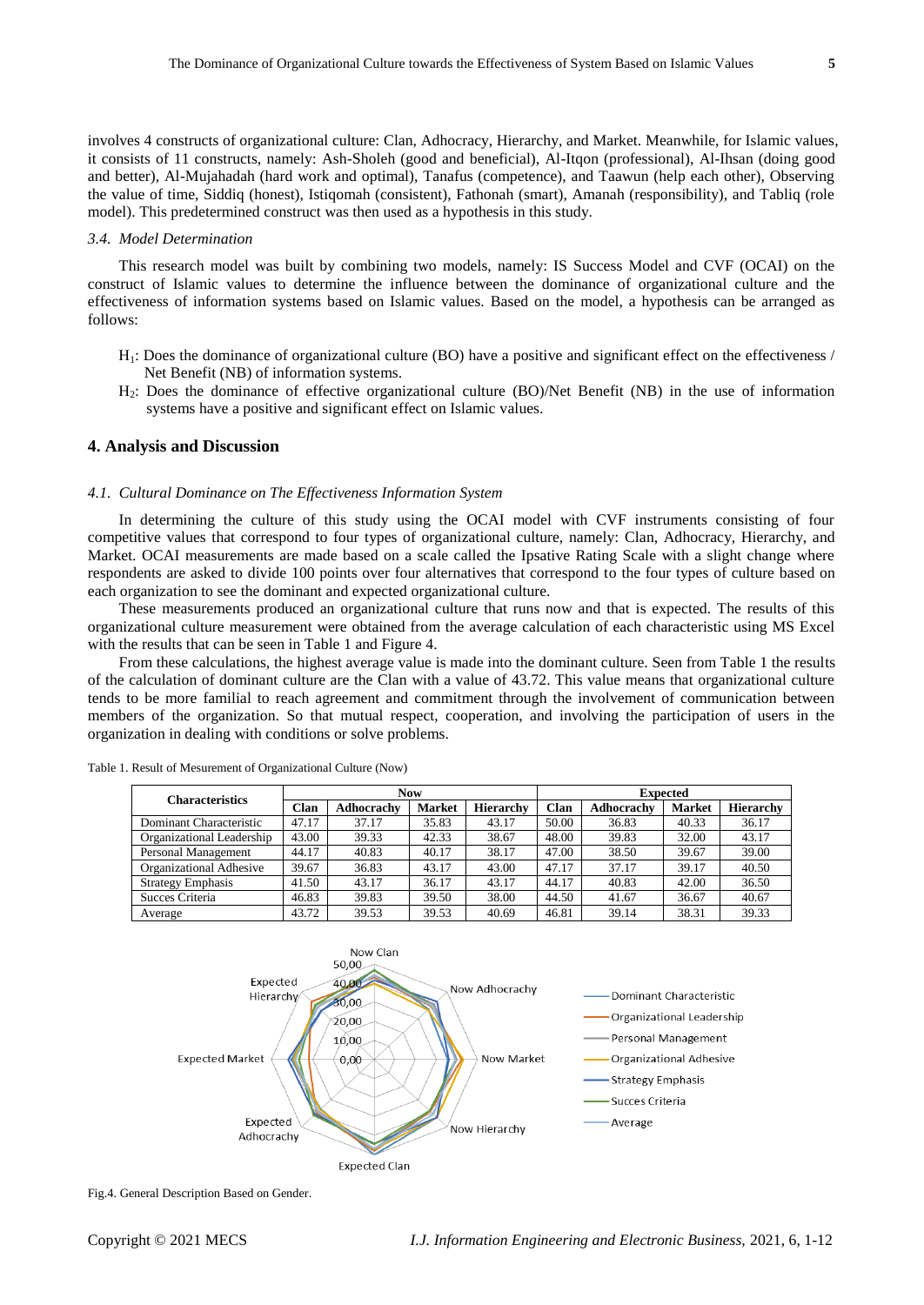## *4.2. The Dominance of Organizational Culture on The Effectiveness of Information System*

The model built in this study used SEM PLS 3.0 software. The model designed is as follows:

## *A. Path Diagram*

The design model is analyzed through the path diagram that has been designed previously. From this path diagram generated values from the measurement model (outer model). Outer model evaluation is carried out to assess the validity and reliability of the model. Figure 5 is the result of outer loadings.



Fig.5. Outer Loadings of the Dominance of Organizational Culture on the Effectiveness of Information Systems.



Fig.6. Results of the Outer Loading Value Path Diagram Calculation after Recpecification.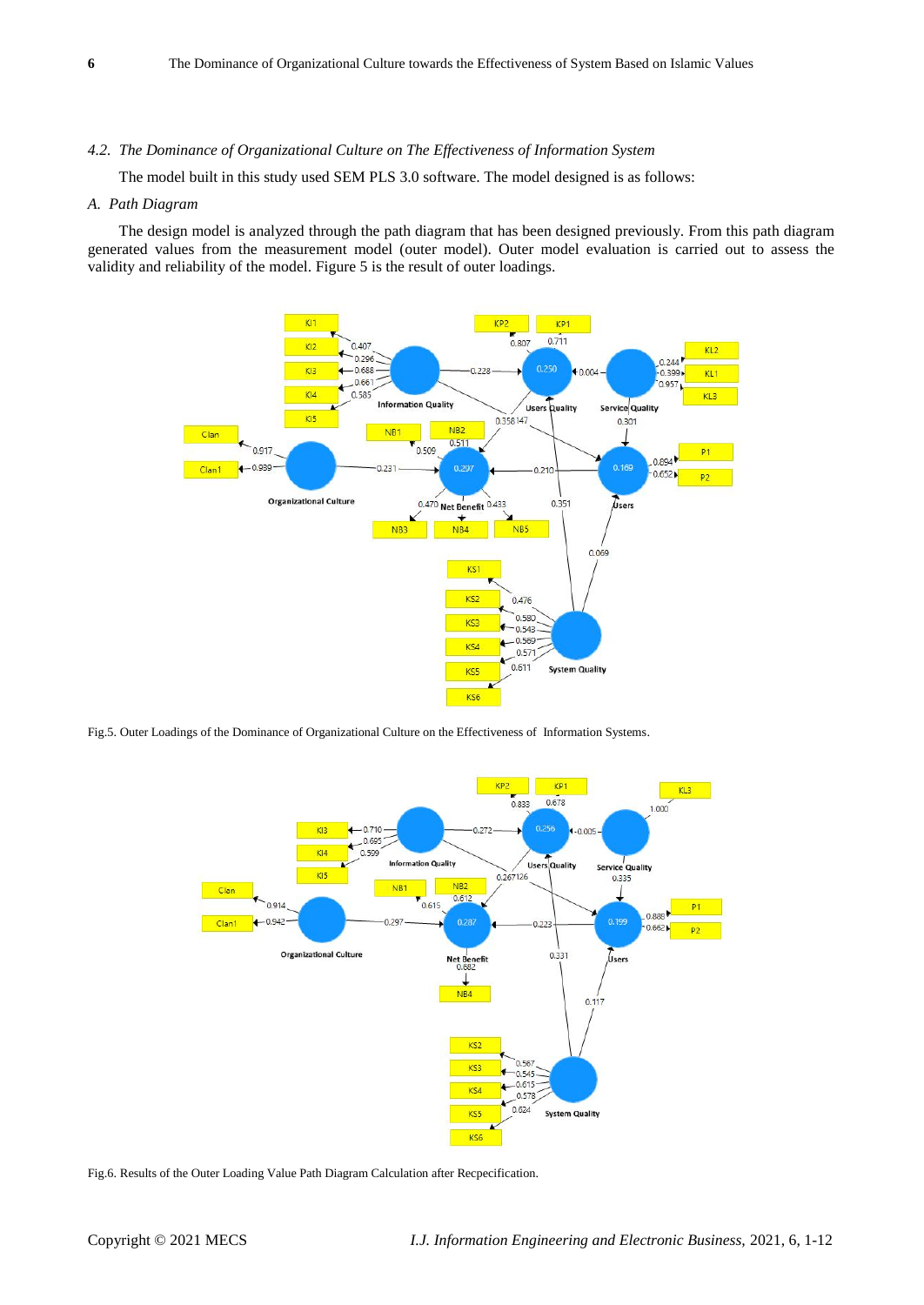From the results of outer loadings (Figure 5), it is seen that constructs have discriminant validity and whether the instruments used are valid or not. At the convergent validity stage, some indicators do not meet the standard (<0.50) which must be discarded. The previous model design was specified by removing indicators that did not meet the standards. After doing the path diagram re-verification, the next step is to re-estimate to see the value of convergent validity. Figure 6 is the result of the calculation (re-estimation) of the path diagram to determine the outer loading value of each indicator.

The purpose of re-estimation is to find out or see whether the loading value meets the standard of convergent validity. Data declared is accepted if it meets the standard value  $> 0.50$ .

## *B. Composite Reliability, Cronbach's Alpha, and AVE*

The next step is to determine the value of the outer model with the calculation of discriminant validity. This calculation is done by measuring the value of cross-loadings which later to get the average variance extracted, composite reliability, and Cronbach's alpha values which are seen in Table 2.

The standard measurement for the AVE value is  $> 0.50$  which proves that the value shows a good discriminant validity value. In addition to measuring validity, in measuring the model reliability measurements are taken. This measurement is carried out to prove the accuracy, consistency, and accuracy of instruments in measuring constructs. Ratings that are commonly used to assess construct reliability are stated to be reliable if the composite reliability value  $is > 0.60$ . Therefore it can be proven that the value of composite reliability indicates a reliable value. Meanwhile, the Cronbach alpha value is reliable if it is greater than 0.70.

Table 2. Descriminant Validity Calculations

|                            | Cronbach's Alpha | rho A | <b>Composite Reliability</b> | <b>AVE</b> |
|----------------------------|------------------|-------|------------------------------|------------|
| Organizational Culture     | 0.841            | 0.863 | 0.926                        | 0.862      |
| <b>Information Quality</b> | 0.381            | 0.371 | 0.708                        | 0.449      |
| <b>Service Quality</b>     | 1.000            | 1.000 | 1.000                        | 1.000      |
| Users' Quality             | 0.274            | 0.287 | 0.730                        | 0.577      |
| <b>System Quality</b>      | 0.527            | 0.527 | 0.723                        | 0.344      |
| Net Benefit                | 0.284            | 0.269 | 0.672                        | 0.406      |
| Users                      | 0.391            | 0.448 | 0.756                        | 0.613      |

*C. H1: Does the Dominance of Organizational Culture (BO) have a positive and significant effect on the effectiveness/Net Benefit (NB) of the information system*

The next test is to do a statistical t test. This is done to see the value of the parameter coefficient and statistical significance value t and find out whether the hypothesis in the model can be accepted or rejected. If the results of the statistical t test are greater than t table (1.96) then the hypothesis can be accepted. But if t statistic is smaller than t table then the hypothesis is rejected.

If the results of the statistical t test are greater than t table  $(1.96)$  then the hypothesis can be accepted. But if t statistic is smaller than t table, the hypothesis is rejected. Because the results of tests conducted on the relationship between latent variables of Organizational Culture and Net Benefit latent variables were 3.196 (Table 3), the first hypothesis was accepted. This shows that organizational culture has a positive and significant effect on the effectiveness/Net Benefit of the information systems. This means that organizational culture has a positive and significant effect on the effectiveness of the information system. This is also because the organization tends to be more familial in reaching agreements and commitments through the involvement of communication between members, increasing the intensity of members in using the information system, making it easier for member to fill and the information system is easily understood and understood by members. The quality of the information system is easy to use and easy to learn to produce effective work for member as well as good and accountable information.

Table 3. Parameter Coefficient Values

|                                                  | <b>Original Sample</b><br><b>(O)</b> | <b>Sample Mean</b><br>(M) | <b>Standard Deviation</b><br>(STDEV) | <b>T</b> Statistics<br>( O/STDEV ) | <b>P</b> Values |
|--------------------------------------------------|--------------------------------------|---------------------------|--------------------------------------|------------------------------------|-----------------|
| Organizational Culture $\rightarrow$ Net Benefit | 0.297                                | 0.295                     | 0.093                                | 3.196                              | 0.001           |
| Information Quality $\rightarrow$ Users' Quality | 0.272                                | 0.288                     | 0.115                                | 2.378                              | 0.018           |
| Information Quality $\rightarrow$ Users          | 0.126                                | 0.152                     | 0.125                                | 1.014                              | 0.311           |
| Service Quality $\rightarrow$ Users' Quality     | $-0.005$                             | 0.007                     | 0.093                                | 0.052                              | 0.959           |
| Service Quality $\rightarrow$ Users              | 0.335                                | 0.314                     | 0.112                                | 2.996                              | 0.003           |
| Users' Quality $\rightarrow$ Net Benefit         | 0.267                                | 0.252                     | 0.141                                | 1.894                              | 0.059           |
| System Quality $\rightarrow$ Users' Quality      | 0.331                                | 0.343                     | 0.139                                | 2.378                              | 0.018           |
| System Quality $\rightarrow$ Users               | 0.117                                | 0.120                     | 0.218                                | 0.536                              | 0.592           |
| Users $\rightarrow$ Net Benefit                  | 0.223                                | 0.240                     | 0.091                                | 2.453                              | 0.014           |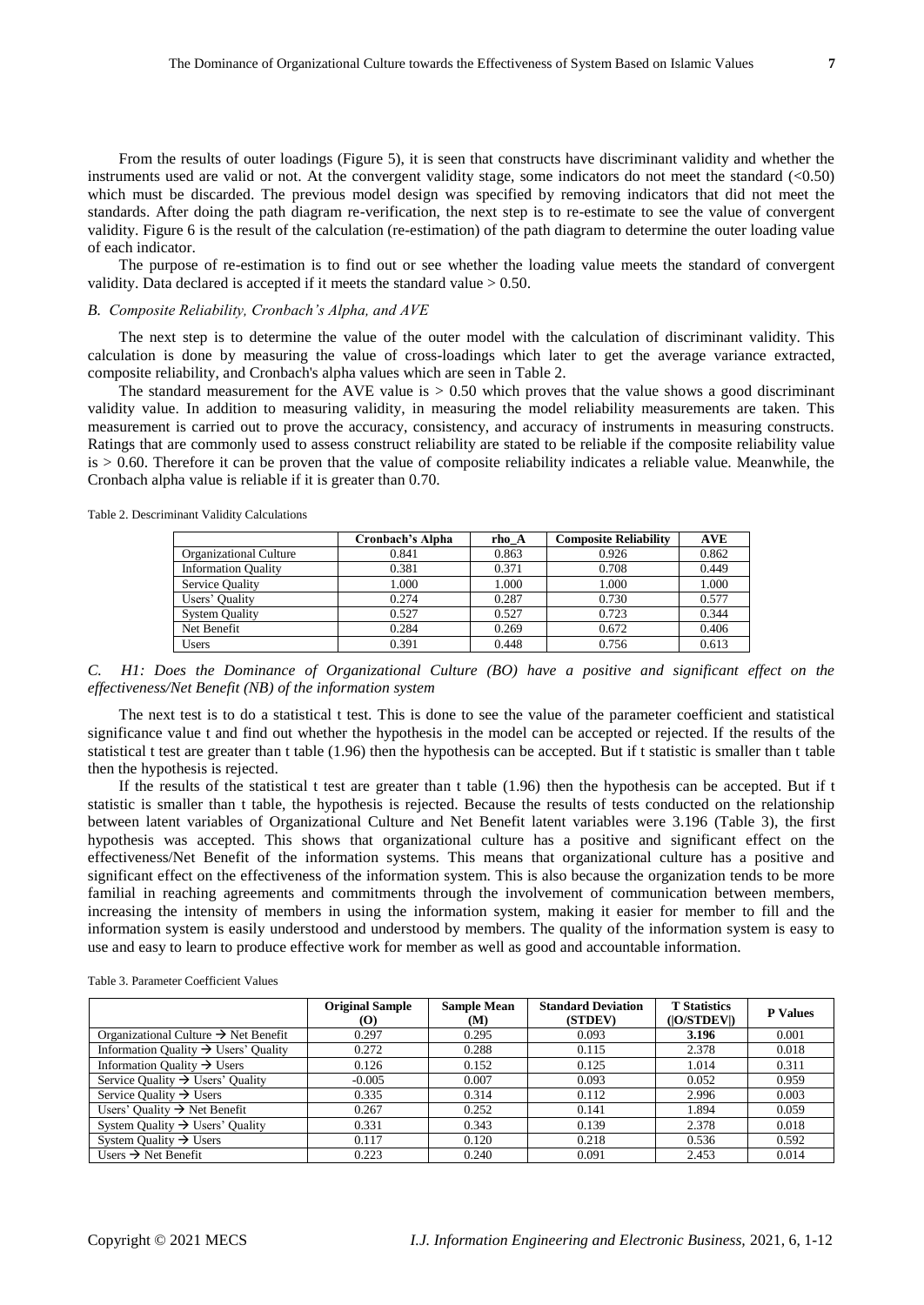## *4.3. The Dominance of Organizational Culture on The Quality of The Information System Based on Islamic Values*

## *A. Path Diagram*

The design model is analyzed through the path diagram that has been designed previously. From this path diagram, the value of the measurement model (outer model) is generated. Evaluate the outer model is done to assess the validity and reliability of the model. Figure 7 is the result of outer loadings.



Fig.7. The Results of the Outer Loadings on the Effectiveness of Information System Based on Islamic Values.

From the results of outer loadings, it is seen that constructs have discriminant validity. This is used to see whether the instrument used is valid or not. At the convergent validity stage, there are indicators that do not meet the standard  $( $0.50$ ) which must be discarded. Design a model that was previously specified by removing indicators that do not meet$ the standard.



Fig.8. The Results of Outer Loading Value Path Diagrams Calculation on the Effectiveness of the Information System Based on Islamic Values after Recpecification.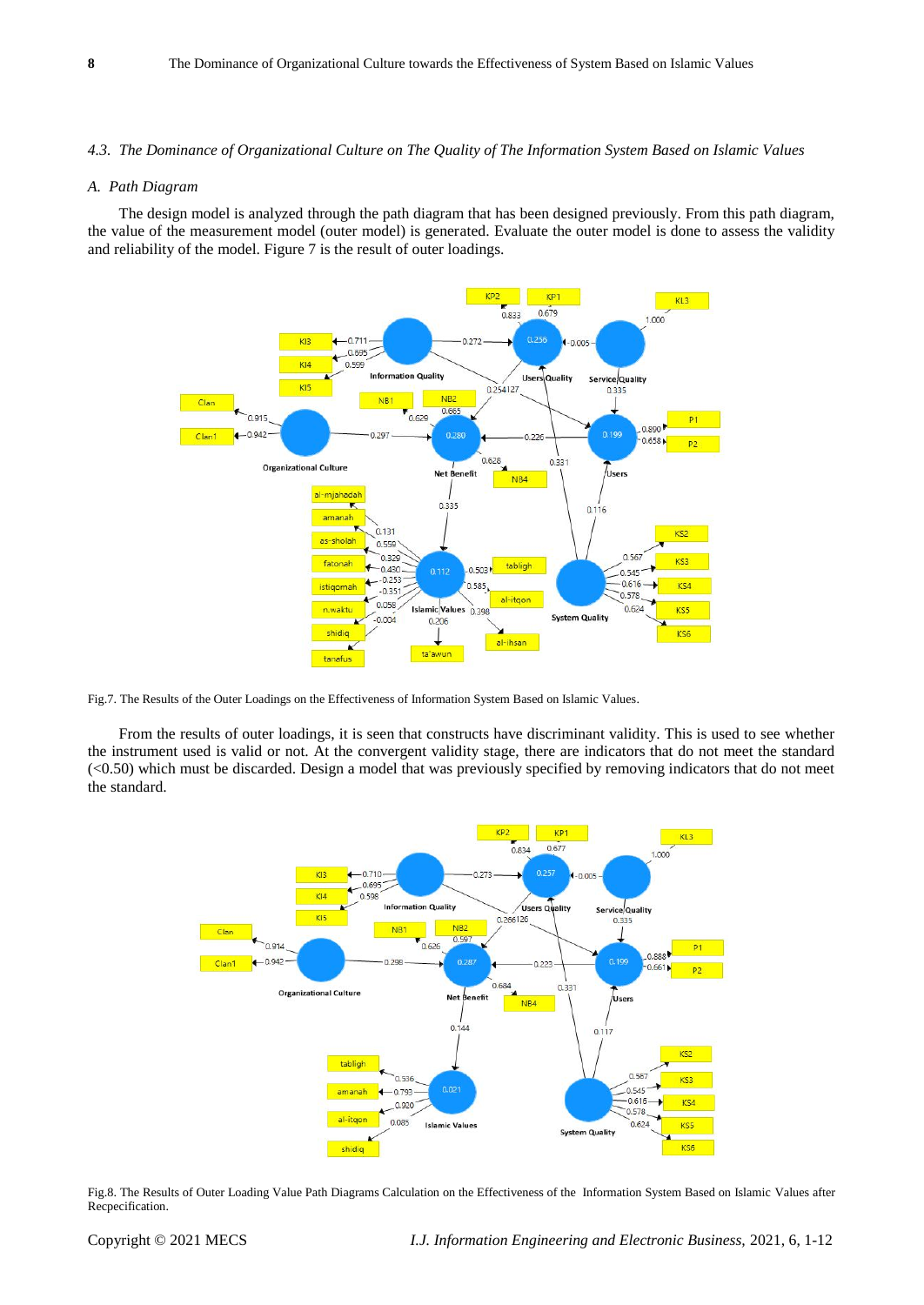After the path diagram re-verification process is done, the next step is to re-estimate to see the value of convergent validity. Figure 8 is the result of the calculation (re-estimation) of the path diagram to determine the outer loading value of each indicator. The purpose of re-estimating is to find out whether the loading value meets the standard of convergent validity or not. This is done because the data is declared acceptable if it meets the standard values above 0.50. Meanwhile, Figure 9 is the result of this study in the form of a new model that combines organizational culture on effectiveness based on Islamic values.



Fig.9. Organizational Culture Model toward System Effectiveness Based on Islamic Values.

#### *B. Composite Reliability, Cronbach's Alpha, and AVE*

The next step is to determine the value of the outer model by calculating discriminant validity. This is done by measuring the value of cross-loadings to get the average variance extracted, composite reliability, and Cronbach's alpha values as shown in Table 4.

The standard measurement for AVE is >0.50, which indicates that the discriminant validity is good. In addition to measuring validity, in measuring the model also carried out reliability measurements to prove the accuracy and consistency of the instrument in measuring constructs. The assessment used to assess the reliability of the construct is declared reliable if the composite reliability value  $>0.60$  so that it can be proven that the composite reliability value is reliable. Meanwhile, the Cronbach alpha value is >0.70 which indicates that the value is reliable.

|                            | Cronbach's Alpha | rho A | <b>Composite Reliability</b> | <b>AVE</b> |
|----------------------------|------------------|-------|------------------------------|------------|
| Organizational Culture     | 0.841            | 0.863 | 0.926                        | 0.862      |
| <b>Information Quality</b> | 0.381            | 0.371 | 0.708                        | 0.449      |
| <b>Service Quality</b>     | 1.000            | 1.000 | 1.000                        | 1.000      |
| Users' Quality             | 0.274            | 0.288 | 0.730                        | 0.577      |
| <b>System Quality</b>      | 0.527            | 0.527 | 0.723                        | 0.344      |
| Net Benefit                | 0.284            | 0.266 | 0.671                        | 0.405      |
| <b>Users</b>               | 0.391            | 0.449 | 0.756                        | 0.613      |
| <b>Islamic Values</b>      | 0.595            | 0.924 | 0.709                        | 0.442      |

Table 4. Composite Reliability, Cronbach's Alpha, and AVE

*C. H2: Does the Dominance of Effective Organizational Culture/Net Benefit (NB) in the Use of Information Systems Have a Positive and Significant Impact on Islamic Values.*

The next test is to do a statistical t test to see the value of the parameter coefficient and the significance value of t statistics and find out whether the hypothesis on the model can be accepted or rejected. Table 5 shows the results of statistical tests of organizational culture dominance that are effective in the use of the information system. If the results of the statistical t test are greater than t table (1.96) then the hypothesis can be accepted. But if t statistic is smaller than t table then the hypothesis is rejected.

The results of tests that have been carried out on the relationship of latent variables of organizational culture to net benefits based on latent variables from Islamic Values are 0.766. This means that the second hypothesis is rejected because it is smaller than the standard value of t table (1.96). This shows that the dominance of effective organizational culture (BO)/Net Benefit (NB) in the use of the information system does not have a positive and significant effect on Islamic values. This means that the organizational culture dominance has a positive and significant effect on the effectiveness of the information system, but needs to be adjusted in its entirety to Islamic values. That is because members in using the information system have not worked optimally according to their abilities (Al-Mujahadah), have not been competent fairly in carrying out their work or assignments (Tanafus), have not helped other parties when experiencing difficulties in their work and assignments (Ta'awun), have not arrived on time (Observing the Value of Time), and has not been consistent with the responsibilities given in carrying out each task and obligation (Istiqomah). However, members of the orgnization have given examples of kindness to juniors (Tabligh), provide optimal support of knowledge and abilities at the organization (Al-Itqon), and in terms of their speech and deeds that are already by Islamic values (Siddiq).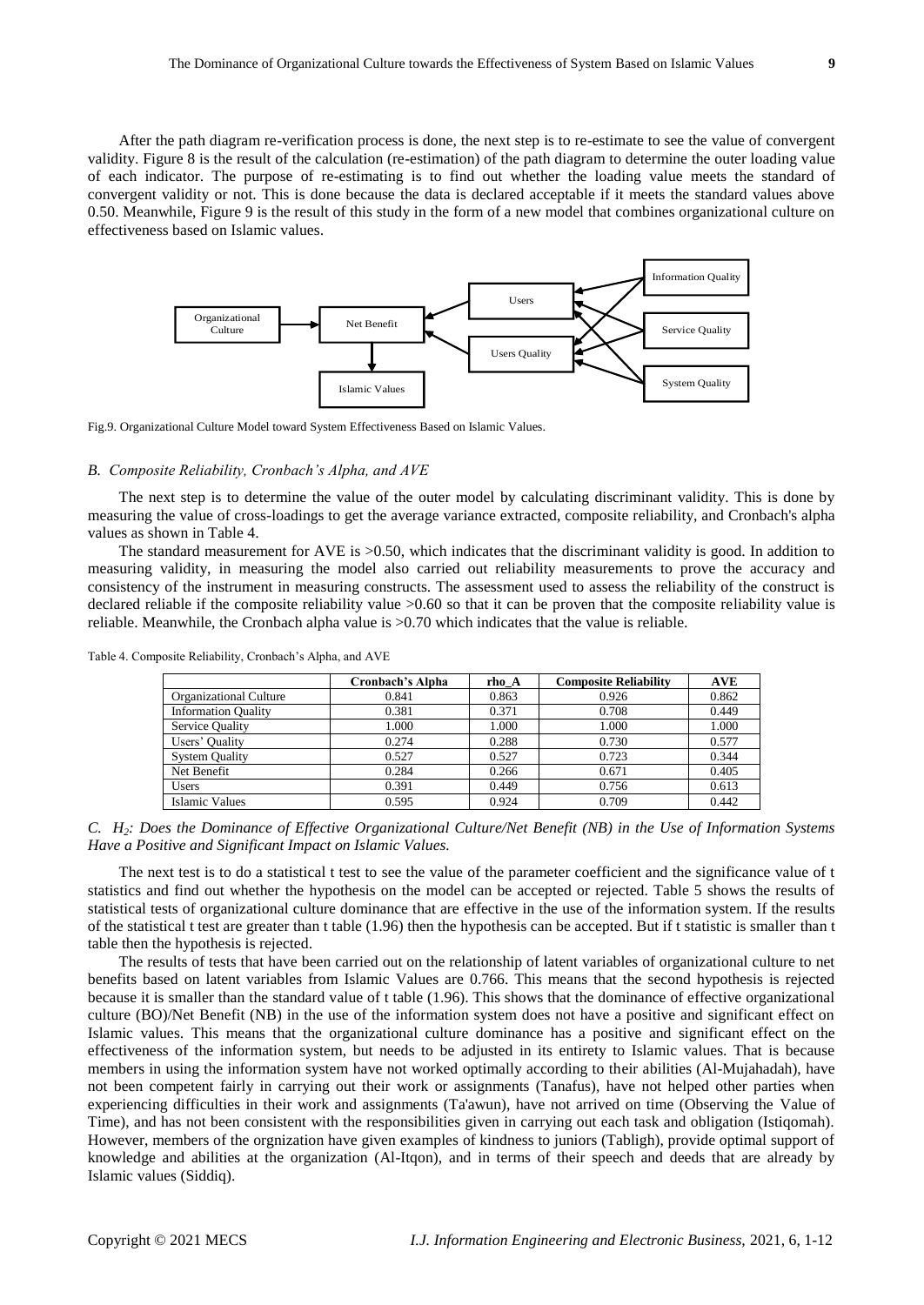|                                                  | <b>Original Sample</b><br>$\mathbf{(O)}$ | <b>Sample Mean</b><br>(M) | <b>Standard Deviation</b><br>(STDEV) | <b>T</b> Statistics<br>( O/STDEV ) | <b>P</b> Values |
|--------------------------------------------------|------------------------------------------|---------------------------|--------------------------------------|------------------------------------|-----------------|
| Organizational Culture $\rightarrow$ Net Benefit | 0.298                                    | 0.305                     | 0.095                                | 3.141                              | 0.002           |
| Information Quality $\rightarrow$ Users' Quality | 0.273                                    | 0.289                     | 0.110                                | 2.470                              | 0.014           |
| Information Quality $\rightarrow$ Users'         | 0.126                                    | 0.153                     | 0.119                                | 1.059                              | 0.290           |
| Service Ouality $\rightarrow$ Users' Ouality     | $-0.005$                                 | $-0.001$                  | 0.103                                | 0.046                              | 0.963           |
| Service Quality $\rightarrow$ Users              | 0.335                                    | 0.313                     | 0.114                                | 2.926                              | 0.004           |
| Users' Quality $\rightarrow$ Net Benefit         | 0.266                                    | 0.247                     | 0.140                                | 1.897                              | 0.058           |
| System Quality $\rightarrow$ Users' Quality      | 0.331                                    | 0.332                     | 0.150                                | 2.214                              | 0.027           |
| System Quality $\rightarrow$ Users'              | 0.117                                    | 0.125                     | 0.223                                | 0.525                              | 0.600           |
| Net Benefit $\rightarrow$ Islamic Values         | 0.144                                    | 0.169                     | 0.188                                | 0.766                              | 0.444           |
| Users $\rightarrow$ Net Benefit                  | 0.223                                    | 0.233                     | 0.097                                | 2.293                              | 0.022           |

Table 5. Statistical T\_Test Result On The Dominance of Effective Organizational Culture in The Use of Information System

## **5. Conclusion**

The practical contribution of the results of this study is that there is a proven relationship between the dominance of current organizational culture and the effectiveness of information systems. This is now because the dominant organization is Clan which is familial in reaching agreements, commitment to involvement between members in communicating, increasing the intensity of members in using information systems. After all, they are easy to understand and use and the quality of information systems is easy to learn, effective, and accountable.

Meanwhile, the dominance of organizational culture on the effectiveness of information systems based on Islamic values has not been fully proven. This means that the dominance of organizational culture on the effectiveness of information systems based on Islamic values still needs to be adjusted, although the four indicators on the Islamic values variable show the closeness of values such as : organizational members have been following the responsibilities given (istiqomah), have set a good example (tabligh), providing support for optimal knowledge and abilities in the organization (Al-Itqon), according to words and deeds (shiddiq). While the theoretical contribution produces a new model by combining organizational culture on effectiveness based on Islamic values.

## **Acknowledgment**

We are grateful to the LPPM and the Research Team of the Information System of the Information System of the Organization of Information Systems (ISOC) of the Sultan Syarif Kasim Riau Islamic State University, Riau, who have helped with the smooth running of this research.

# **References**

- [1] K. Cameron, *A Process for Changing Organizational Culture*. 2004.
- [2] G. Hofstede, B. Neuijen, D. D. Ohayv, and G. Sanders, "Measuring Organizational Cultures: A Qualitative and Quantitative Study across Twenty Cases," vol. 35, pp. 286–316, 1990.
- [3] E. H. Schein, "Organizational Culture," *Am. Psychol.*, vol. 45, no. 2, pp. 109–119, 1990.
- [4] I. A. G. S. Putra, "Analisis Budaya Organisasi Menggunakan Model OCAI (Organizational Culture Assessment Instrument) pada Universitas XYZ," 2017, pp. 452–457.
- [5] E. H. Schein, *Organizational Culture and Leadership*, 3rd ed. Jossey-Bass, 2004.
- [6] Murahartawaty, "Analisis Pengaruh Budaya Organisasi Terhadap Efektivitas Implementasi Sistem Informasi (Studi Kasus : Perguruan Tinggi XYZ)," 2013, pp. C21–C29.
- [7] A. Laksmana and Muslichah, "Pengaruh Teknologi Informasi, Saling Ketergantungan, Karakteristik Sistem Akuntansi Manajemen Terhadap Kinerja Manajerial," *J. Akunt. Dan Keuang.*, vol. 4, no. 2, pp. 106–125, 2002.
- [8] Karsiati and Maskudi, "Pengaruh Budaya Organisasi, Teknologi Informasi dan Sistem Informasi Akuntansi Manajemen dalam Meningkatkan Kinerja Manajerial," vol. 29, no. 1, pp. 59–67, 2014, doi: http://dx.doi.org/10.24856/mem.v29i1.219.
- [9] J. L. Gibson, J. M. Ivancevich, J. H. Donnelly Jr, and R. Konopaske, *Organizations: Behavior, Structure, Processes*, 14th ed. McGraw-Hill. [Online]. Available: http://dl.motamem.org/organizations\_behavior\_structure.pdf
- [10] J. P. Laudon and K. C. Laudon, *Management Information Systems: Managing the Digital Firm, Global Edition*, 16th ed. Pearson, 2017.
- [11] R. Lamb and R. Kling, "Reconceptualizing Users as Social Actors in Information Systems Research," *MIS Q.*, vol. 27, no. 2, pp. 197–236, 2003, doi: 10.2307/30036529.
- [12] S. Trisnaningsih, "Independensi Auditor dan Komitmen Organisasi Sebagai Mediasi Pengaruh Pemahaman Good Governance, Gaya Kepemimpinan dan Budaya Organisasi Terhadap Kinerja Auditor," in *Simposium Nasional Akuntansi X*, 2007, pp. 1–56.
- [13] A. Hakim, "The Implementation of Islamic Leadership and Islamic Organizational Culture and Its Influence on Islamic Working Motivation and Islamic Performance PT Bank Mu'amalat Indonesia Tbk.Employee in the Central Java," *Asia Pac. Manag. Rev.*, vol. 17, no. 1, pp. 77–90, 2012.
- [14] M. Musrin, *Sistem Nilai dan Pandangan Hidup serta Relasinya Dengan Ilmu Pengetahuan*. Wardah, 2004.
- [15] T. Suripto, "Strategi Meningkatkan Kinerja Perusahaan Melalui Budaya Organisasi yang Islami," *J. Ekon. Syariah Indones.*, vol. 6, no. 2, pp. 144–153, 2016.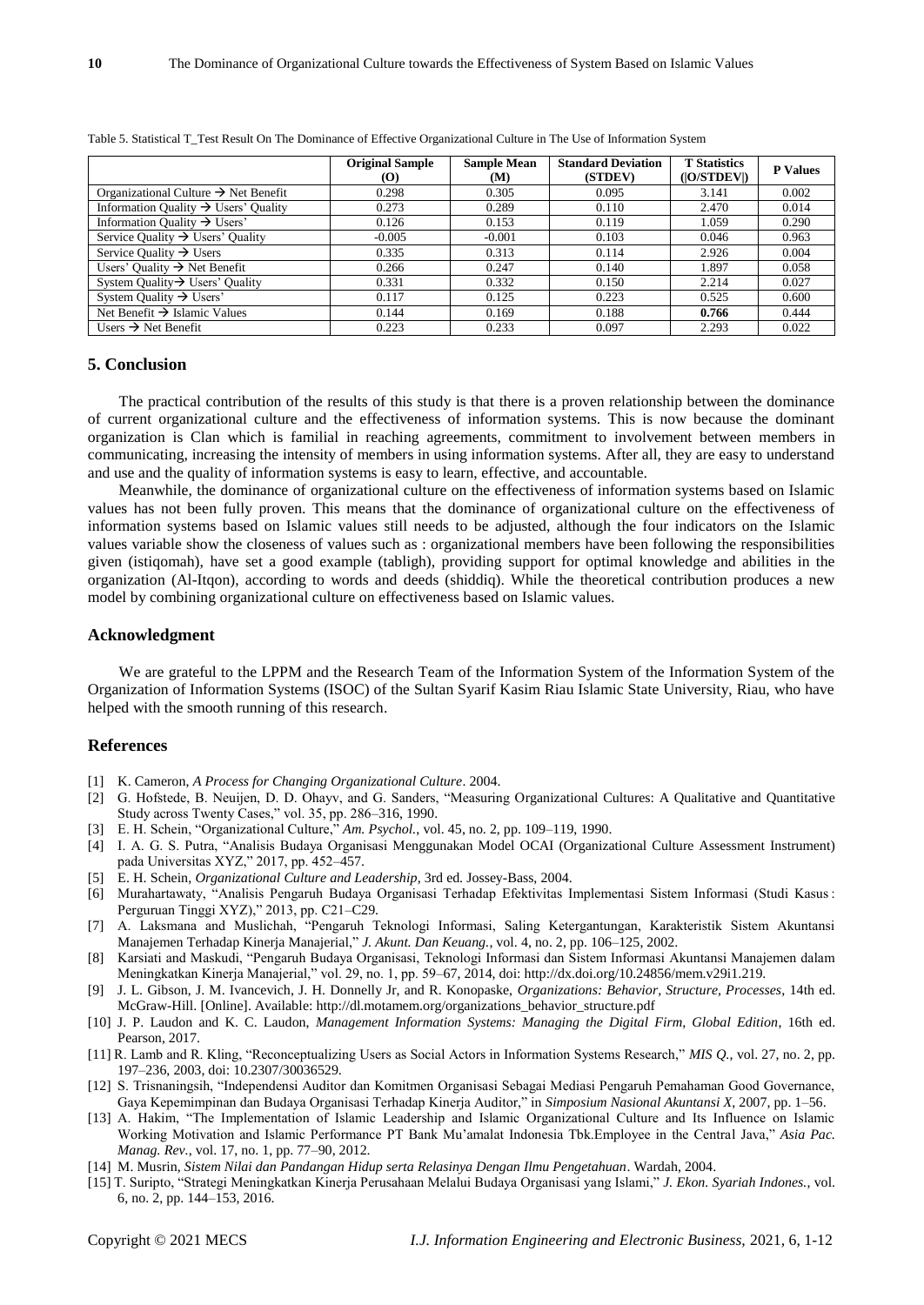- [16] E. D. Suherman, "Pengaruh Penerapan Nilai-nilai Islami dan Komitmen Organisasional terhadap Kinerja Karyawan Pemasaran Bank Umum Syariah di Jawa Barat," *Econ. J. Ekon. Islam*, vol. 9, no. 1, p. 51, Jul. 2018, doi: 10.21580/economica.2018.9.1.2413.
- [17] P. Hutapea and N. Thoha, *Kompetensi Plus: Teori, Desain, Kasus, dan Penerapan untuk HR dan Organisasi yang Dinamis*. Jakarta: Gramedia Pustaka Utama, 2008. [Online]. Available: https://opac.perpusnas.go.id/DetailOpac.aspx?id=680356
- [18] S. R. Glaser, S. Zamanou, and K. Hacker, "Measuring and Interpreting Organizational Culture," *Manag. Commun. Q.*, vol. 1, no. 2, pp. 173–198, Nov. 1987, doi: 10.1177/0893318987001002003.
- [19] H. T. Koesmono, "Pengaruh Budaya Organisasi Terhadap Motivasi Dan Kepuasan Kerja Serta Kinerja Karyawan Pada Sub Sektor Industri Pengolahan Kayu Skala Menengah Di Jawa Timur," *J. Manaj. Dan Kewirausahaan*, vol. 7, no. 2, p. 18, 2005, doi: https://doi.org/10.9744/jmk.7.2.pp.%20171-188.
- [20] K. S. Cameron and R. E. Quinn, "Diagnosing and Changing Organizational Culture: Based on the Competing Values Framework," *Jossey-Bass*, vol. 59, no. 3, pp. 755–757, Sep. 2006, doi: 10.1111/j.1744-6570.2006.00052\_5.x.
- [21] J. Bouwens and M. A. Abernethy, "The consequences of customization on management accounting system design," *Account. Organ. Soc.*, vol. 25, no. 3, pp. 221–241, Apr. 2000, doi: 10.1016/S0361-3682(99)00043-4.
- [22] I. Afryanti and Rajiansyah, "Design and Development Employee Payroll Information Systems in Indeks Media Teknologi Inc.," vol. 13, no. 3, 2021, doi: 10.5815/ijieeb.2021.03.01.
- [23] Rustiana, "Pengaruh Sistem Akuntansi Manajemen, Desentralisasi dan Perceived Environmental Uncertainty (PEU) Terhadap Kinerja Manajerial: Three Way Interaction," *J. ISEI*, 2007, [Online]. Available: http://iseisby.or.id/tahun-2009/131-pengaruhsistem-akuntansi-manajemen-desentralisasi-dan-perceived-environmental-uncertainty-peu-terhadap-kinerja-manajerial-threeway-interaction-penulis-rustiana-universitas-atma-jaya-yogyakarta-25-6-2007.html
- [24] K. Kartini, "Model Peningkatan Loyalitas Pelanggan," Thesis, Fakultas Ekonomi UNISSULA, 2014. Accessed: Sep. 10, 2020. [Online]. Available: http://repository.unissula.ac.id/1605/
- [25] S. Davis and T. Albright, "An Investigation of Tthe Effect of Balanced Scorecard Implementation on Financial Performance," *Manag. Account. Res.*, vol. 15, no. 2, pp. 135–153, Jun. 2004, doi: 10.1016/j.mar.2003.11.001.
- [26] E. Claver, J. Llopis, M. Reyes González, and J. L. Gascó, "The Performance of Information Systems Through Organizational Culture," *Inf. Technol. People*, vol. 14, no. 3, pp. 247–260, Sep. 2001, doi: 10.1108/09593840110402149.
- [27] J. A. Chatman and K. A. Jehn, "Assessing The Relationship Between Industry Characteristics and Organizational Culture: How Different Can You Be?," *Acad. Manage. J.*, vol. 37, no. 3, pp. 522–553, 1994.
- [28] S. P. Robbins and T. A. Judge, *Organizational Behavior*, 15th ed. Boston: Pearson, 2013.
- [29] Soedjono, "Pengaruh Budaya Organisasi Terhadap Kinerja Organisasi dan Kepuasan Kerja Karyawan pada Terminal Penumpang Umum di Surabaya," *J. Manaj. Dan Kewirausahaan*, vol. 7, no. 1, pp. 22–47, 2005, doi: https://doi.org/10.9744/jmk.7.1.pp.%2022-47.
- [30] S. K. Rahayu, "The Influence of Organizational Culture and Organizational Structure to Implementation of Accounting Information System in Public Sector (Survey in Small Taxpayers Office in Bandung and Jakarta)," *Maj. Ilm. UNIKOM*, vol. 10, no. 1, pp. 123–143, 2011.
- [31] M. Umartias and I. Djastuti, "Pemetaan Budaya Organisasi Menggunakan Organizational Culture Assessment Instrument (OCAI) pada PT. Kereta Api Indonesia Daerah Operasional 4 Semarang," *Diponegoro J. Manag.*, vol. 3, no. 4, pp. 1–15, 2014.
- [32] Kusdi, *Budaya Organisasi: Teori, Penelitian, dan Praktik*. Jakarta: Salemba Empat, 2011. [Online]. Available: https://openlibrary.telkomuniversity.ac.id/pustaka/64423/budaya-organisasi-teori-penelitian-dan-praktik.html
- [33] T. T. Wahyuningsih and I. Djastuti, "Analisis Pemetaan Budaya Organisasi Menggunakan Organizational Culture Assessment Instrument (OCAI) Pada Universitas Islam Negeri (UIN) Walisongo Semarang," *Diponegoro J. Manag.*, vol. 4, no. 2, pp. 1–14, 2015.
- [34] W. H. DeLone and E. R. McLean, "The DeLone and McLean Model of Information Systems Success: A Ten-Year Update," *J. Manag. Inf. Syst.*, vol. 19, no. 4, pp. 9–30, Apr. 2003, doi: 10.1080/07421222.2003.11045748.
- [35] T. Alfiah, "Pengaruh Budaya Organisasi dan Nilai-nilai Islam Terhadap Kinerja Karyawan Simply Homy Guest House Yogyakarta," Universitas Islam Negeri Sunan Kalijaga Yogyakarta, Yogyakarta, 2016.
- [36] A. Hastono, "Nilai-nilai Islam pada Budaya Organisasi Bank Syariah Mandiri Pusat," Universitas Islam Negeri Syarif Hidayatullah Jakarta, Jakarta, 2009. Accessed: Sep. 10, 2020. [Online]. Available: http://repository.uinjkt.ac.id/dspace/handle/123456789/3228.
- [37] D. Hafidudin and H. Tanjung, *Manajemen Syari'ah Dalam Praktek*, 1st ed. Indonesia: Gema Insani, 2003.
- [38] A. R. Hevner, S. T. March, J. Park, and S. Ram, "Design Science in Information Systems Research," *MIS Q.*, vol. 28, no. 1, pp. 75–105, 2004.
- [39] C. Fauzi, "Pengaruh Budaya Organisasi Terhadap Efektivitas Sistem Informasi," in *Seminar Nasional Aplikasi Teknologi Informasi (SNATI)*, Yogyakarta, 2015, pp. G1–G8.

## **Authors' Profiles**



**Syaifullah** received a Master's Degree in computer science information engineering from Asia University Taiwan R.O.C. He is working as a lecturer at System of Information Study Program, Faculty of Science and Technology, State Islamic University of Sultan Syarif Kasim Riau (UIN Suska) Riau. He started his career as a lecturer in 2009 and he was once the head of Information System Study Program UIN Suska Riau. Besides teaching Expertise Course in the field of Information System (The Analysis of Business Process, Project Management, IT Strategic Planning, and Organization Management), he is also a Chair of Research Team (CEO) at Research Information System Organization Culture (ISOC) since October 8th, 2018. He had conducted much research in the field of Information systems especially in the field of Organization Culture.